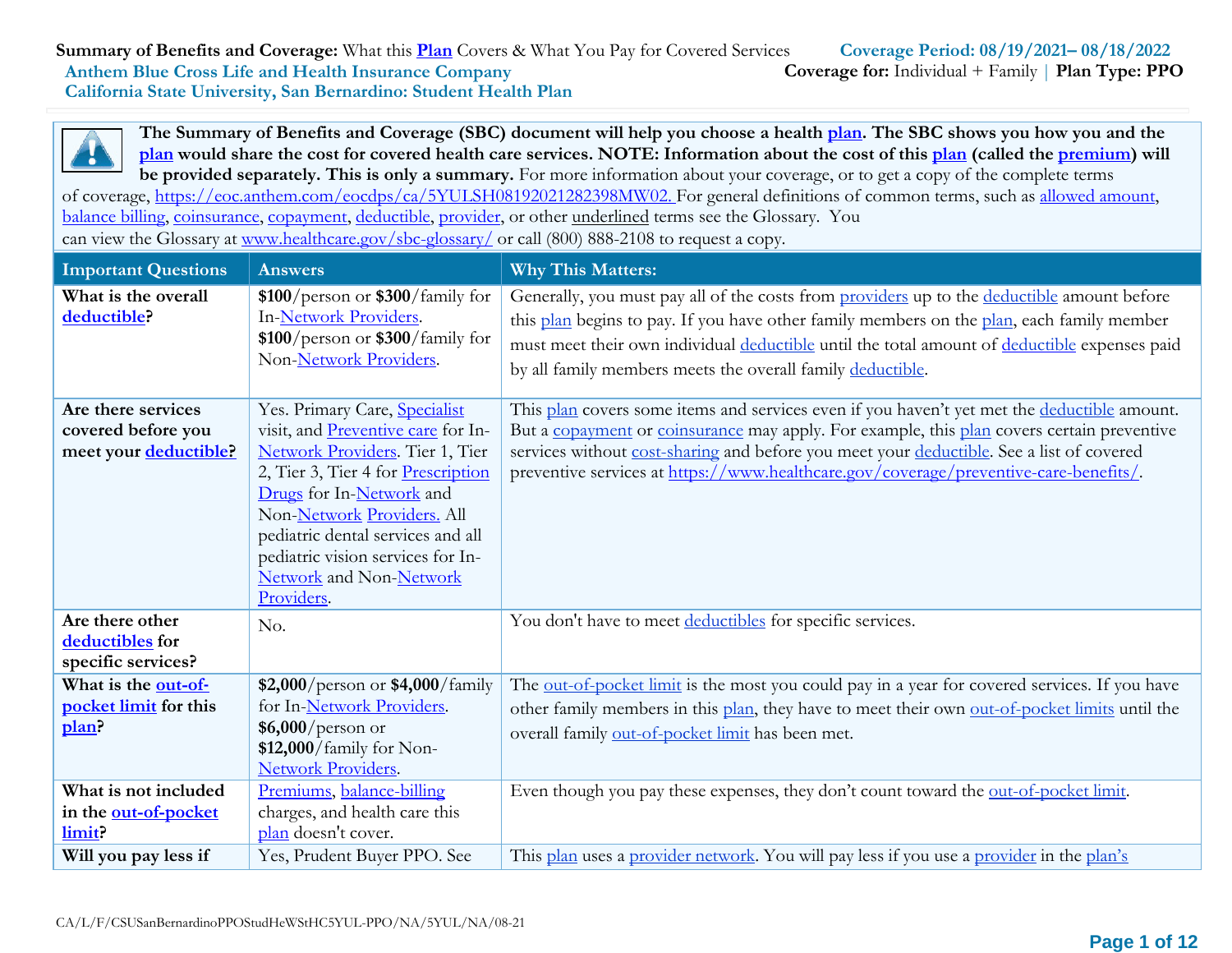| you use a network      | http://www.anthem.com/ca/h                  | network. You will pay the most if you use an out-of-network provider, and you might receive |
|------------------------|---------------------------------------------|---------------------------------------------------------------------------------------------|
| provider?              | ealth-insurance/provider-                   | a bill from a provider for the difference between the provider's charge and what your plan  |
|                        | directory/searchcriteria?planstat           | pays (balance billing). Be aware your network provider might use an out-of-network provider |
|                        | $e = CA\&\text{plantype} = \text{PPOSTUD&}$ | for some services (such as lab work). Check with your provider before you get services.     |
|                        | $planname = Blue + Cross + PPO +$           |                                                                                             |
|                        | Prudent+Buyer+-                             |                                                                                             |
|                        | +Student+Health                             |                                                                                             |
|                        | or call (800) 888-2108 for a list           |                                                                                             |
|                        | of network providers.                       |                                                                                             |
| Do you need a referral | No.                                         | You can see the <i>specialist</i> you choose without a <i>referral</i> .                    |
| to see a specialist?   |                                             |                                                                                             |

H.

All **[copayment](https://www.healthcare.gov/sbc-glossary/)** and **[coinsurance](https://www.healthcare.gov/sbc-glossary/)** costs shown in this chart are after your **[deductible](https://www.healthcare.gov/sbc-glossary/)** has been met, if a **[deductible](https://www.healthcare.gov/sbc-glossary/)** applies.

| Common                                                                            |                                                     |                                                                                                                                     | <b>What You Will Pay</b>                                                                                | Limitations, Exceptions, & Other<br><b>Important Information</b>                                                                                                      |  |
|-----------------------------------------------------------------------------------|-----------------------------------------------------|-------------------------------------------------------------------------------------------------------------------------------------|---------------------------------------------------------------------------------------------------------|-----------------------------------------------------------------------------------------------------------------------------------------------------------------------|--|
| <b>Medical Event</b>                                                              | <b>Services You May Need</b>                        | <b>In-Network Provider</b><br>(You will pay the least)                                                                              | <b>Non-Network Provider</b><br>(You will pay the most)                                                  |                                                                                                                                                                       |  |
|                                                                                   | Primary care visit to treat an<br>injury or illness | \$10/visit deductible does<br>not apply                                                                                             | 20% coinsurance                                                                                         | $-----nonex---$                                                                                                                                                       |  |
| If you visit a                                                                    | <b>Specialist</b> visit                             | \$10/visit deductible does<br>not apply                                                                                             | 20% coinsurance                                                                                         | --------none--------                                                                                                                                                  |  |
| health care<br>provider's office<br>or clinic                                     | Preventive care/screening/<br>immunization          | No charge                                                                                                                           | 20% coinsurance                                                                                         | You may have to pay for services that<br>aren't preventive. Ask your provider if<br>the services needed are preventive.<br>Then check what your plan will pay<br>for. |  |
|                                                                                   | Diagnostic test (x-ray, blood<br>work)              | Office Visit<br>\$10/vist<br>Other Outpatient Facility<br>0% coinsurance                                                            | 20% coinsurance                                                                                         | Precertification required for some<br>services. For details about<br>precertification, see the certificate.                                                           |  |
| If you have a test                                                                | Imaging (CT/PET scans, MRIs)                        | Office Visit<br>\$10/vist<br>Other Outpatient Facility<br>0% coinsurance                                                            | 20% coinsurance                                                                                         | Precertification required for some<br>services. For details about<br>precertification, see the certificate.                                                           |  |
| If you need drugs<br>to treat your<br>illness or<br>condition<br>More information | Tier 1 - Typically Generic                          | \$10/prescription<br>deductible does not apply<br>(retail) and<br>\$20/prescription<br>deductible does not apply<br>(home delivery) | $20\%$ coinsurance up to a<br>\$250 maximum<br>/prescription deductible<br>does not apply (retail only) | Most home delivery is 90-day supply.<br>*See Prescription Drug section of the<br>plan or policy document (e.g. evidence<br>of coverage or certificate).               |  |

\* For more information about limitations and exceptions, see **plan** or policy document at [https://eoc.anthem.com/eocdps/ca/5YULSH08192021282398MW02](https://eoc.anthem.com/eocdps/ca/5YULSH08192021282398MW01).

CA/L/F/CSUSanBernardinoPPOStudHeWStHC5YUL-PPO/NA/5YUL/NA/08-21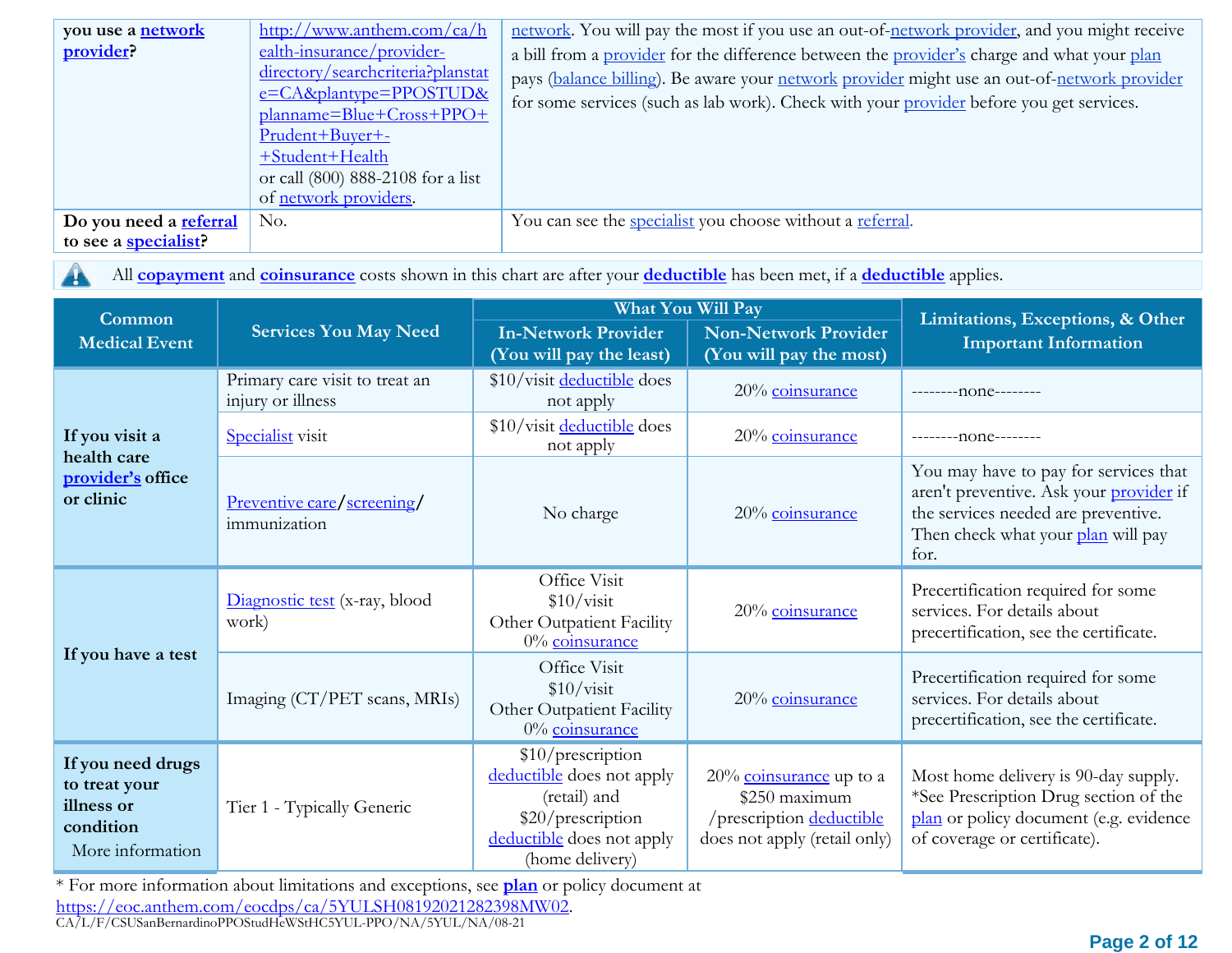| Common                                                                                                             |                                                            |                                                                                                                                      | What You Will Pay                                                                                       | Limitations, Exceptions, & Other<br><b>Important Information</b>                                                                                                                                                                                            |  |
|--------------------------------------------------------------------------------------------------------------------|------------------------------------------------------------|--------------------------------------------------------------------------------------------------------------------------------------|---------------------------------------------------------------------------------------------------------|-------------------------------------------------------------------------------------------------------------------------------------------------------------------------------------------------------------------------------------------------------------|--|
| <b>Medical Event</b>                                                                                               | <b>Services You May Need</b>                               | <b>In-Network Provider</b><br>(You will pay the least)                                                                               | <b>Non-Network Provider</b><br>(You will pay the most)                                                  |                                                                                                                                                                                                                                                             |  |
| about<br>prescription<br><b>drug</b> coverage is<br>available at<br>https://fm.formu<br>$\mathbf{\underline{lar}}$ | Tier 2 - Typically Preferred /<br>Brand                    | \$20/prescription<br>deductible does not apply<br>(retail) and<br>\$40/prescription<br>deductible does not apply<br>(home delivery)  | $20\%$ coinsurance up to a<br>\$250 maximum<br>/prescription deductible<br>does not apply (retail only) |                                                                                                                                                                                                                                                             |  |
| navigator.com/F<br>BO/<br>143/Traditional<br><b>ABC</b><br>4 Tier Student H<br>e alth Plan.pdf                     | Tier 3 - Typically Non-Preferred<br>/ Specialty Drugs      | \$50/prescription<br>deductible does not apply<br>(retail) and<br>\$100/prescription<br>deductible does not apply<br>(home delivery) | $20\%$ coinsurance up to a<br>\$250 maximum<br>/prescription deductible<br>does not apply (retail only) |                                                                                                                                                                                                                                                             |  |
| <b>Traditional Drug</b><br>List                                                                                    | Tier 4 - Typically <b>Specialty</b><br>(brand and generic) | \$75/prescription<br>deductible does not apply<br>(retail) and<br>\$150/prescription<br>deductible does not apply<br>(home delivery) | $20\%$ coinsurance up to a<br>\$250 maximum<br>/prescription deductible<br>does not apply (retail only) |                                                                                                                                                                                                                                                             |  |
|                                                                                                                    | Facility fee (e.g., ambulatory<br>surgery center)          | 0% coinsurance                                                                                                                       | 20% coinsurance                                                                                         | --------none--------                                                                                                                                                                                                                                        |  |
| If you have<br>outpatient surgery                                                                                  | Physician/surgeon fees                                     | $0\%$ coinsurance                                                                                                                    | 20% coinsurance                                                                                         | Precertification required for most<br>surgical procedures. For details about<br>precertification, see the certificate.                                                                                                                                      |  |
|                                                                                                                    | <b>Emergency room care</b>                                 | \$50/visit                                                                                                                           | Covered as In-Network                                                                                   | Copay waived if admitted.                                                                                                                                                                                                                                   |  |
| If you need<br>immediate                                                                                           | <b>Emergency medical</b><br>transportation                 | 0% coinsurance                                                                                                                       | Covered as In-Network                                                                                   | --------- none--------                                                                                                                                                                                                                                      |  |
| medical attention                                                                                                  | <u>Urgent care</u>                                         | \$10/visit deductible does<br>not apply                                                                                              | 20% coinsurance                                                                                         | ---------none--------                                                                                                                                                                                                                                       |  |
|                                                                                                                    | Facility fee (e.g., hospital room)                         | 0% coinsurance                                                                                                                       | 20% coinsurance                                                                                         | Precertification required for inpatient                                                                                                                                                                                                                     |  |
| If you have a<br>hospital stay                                                                                     | Physician/surgeon fees                                     | $0\%$ coinsurance                                                                                                                    | 20% coinsurance                                                                                         | facility admissions and most surgical<br>procedures. For details about<br>precertification, see the certificate. An<br>additional \$250 penalty applies for<br>Non-Network hospital if<br>precertification not obtained; waived<br>for emergency admission. |  |

\* For more information about limitations and exceptions, see **plan** or policy document at [https://eoc.anthem.com/eocdps/ca/5YULSH08192021282398MW02](https://eoc.anthem.com/eocdps/ca/5YULSH08192021282398MW01).

CA/L/F/CSUSanBernardinoPPOStudHeWStHC5YUL-PPO/NA/5YUL/NA/08-21 **Page 3 of 12**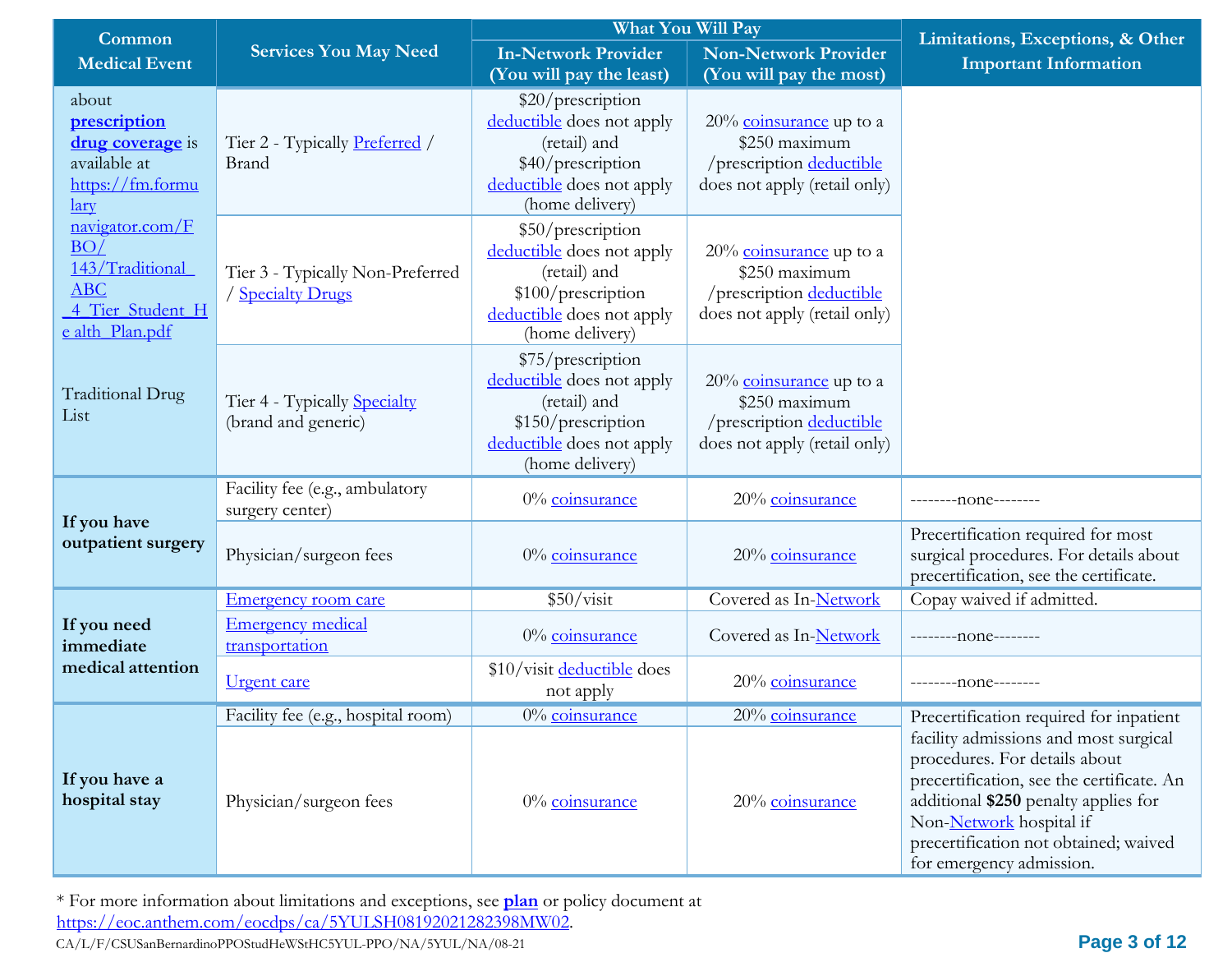| Common                                                                                |                                              | What You Will Pay                                                                                                | Limitations, Exceptions, & Other<br><b>Important Information</b>       |                                                                                                                                                                                                                                                                         |
|---------------------------------------------------------------------------------------|----------------------------------------------|------------------------------------------------------------------------------------------------------------------|------------------------------------------------------------------------|-------------------------------------------------------------------------------------------------------------------------------------------------------------------------------------------------------------------------------------------------------------------------|
| <b>Medical Event</b>                                                                  | <b>Services You May Need</b>                 | <b>In-Network Provider</b><br><b>Non-Network Provider</b><br>(You will pay the least)<br>(You will pay the most) |                                                                        |                                                                                                                                                                                                                                                                         |
| If you need<br>mental health,<br>behavioral health,<br>or substance<br>abuse services | Outpatient services                          | Office Visit<br>\$10/visit deductible does<br>not apply<br>Other Outpatient<br>0% coinsurance                    | Office Visit<br>20% coinsurance<br>Other Outpatient<br>20% coinsurance | Office Visit<br>--------none--------<br>Other Outpatient<br>---------none--------                                                                                                                                                                                       |
|                                                                                       | Inpatient services                           | $0\%$ coinsurance                                                                                                | 20% coinsurance                                                        | Precertification required for inpatient<br>facility admissions. For details about<br>precertification, see the certificate. An<br>additional \$250 penalty applies for<br>Non-Network Provider, if<br>precertification not obtained; waived<br>for emergency admission. |
|                                                                                       | Office visits                                | No charge                                                                                                        | 20% coinsurance                                                        | No charge for Preventive prenatal and                                                                                                                                                                                                                                   |
| If you are<br>pregnant                                                                | Childbirth/delivery professional<br>services | 0% coinsurance                                                                                                   | 20% coinsurance                                                        | postnatal care for In-Network<br>Providers. Maternity care may include                                                                                                                                                                                                  |
|                                                                                       | Childbirth/delivery facility<br>services     | $0\%$ coinsurance                                                                                                | 20% coinsurance                                                        | tests and services described elsewhere<br>in the SBC (i.e. ultrasound).                                                                                                                                                                                                 |
| If you need help<br>recovering or have<br>other special<br>health needs               | Home health care                             | 0% coinsurance                                                                                                   | 20% coinsurance                                                        | 100 visits/benefit period.<br>Precertification required. For details<br>about precertification, see the<br>certificate. Limit applies separately to<br>Rehabilitation and Habilitation<br>services.                                                                     |
|                                                                                       | <b>Rehabilitation services</b>               | Office Visit<br>\$10/visit deductible does<br>not apply<br>Other Outpatient Facility<br>0% coinsurance           | 20% coinsurance                                                        |                                                                                                                                                                                                                                                                         |
|                                                                                       | <b>Habilitation services</b>                 | Office Visit<br>\$10/visit deductible does<br>not apply<br>Other Outpatient Facility<br>0% coinsurance           | 20% coinsurance                                                        | *See Therapy Services section                                                                                                                                                                                                                                           |
|                                                                                       | Skilled nursing care                         | 0% coinsurance                                                                                                   | 20% coinsurance                                                        | 100 days limit/benefit period.<br>Precertification required. For details<br>about precertification, see the                                                                                                                                                             |

\* For more information about limitations and exceptions, see **plan** or policy document at [https://eoc.anthem.com/eocdps/ca/5YULSH08192021282398MW02](https://eoc.anthem.com/eocdps/ca/5YULSH08192021282398MW01).

CA/L/F/CSUSanBernardinoPPOStudHeWStHC5YUL-PPO/NA/5YUL/NA/08-21 **Page 4 of 12**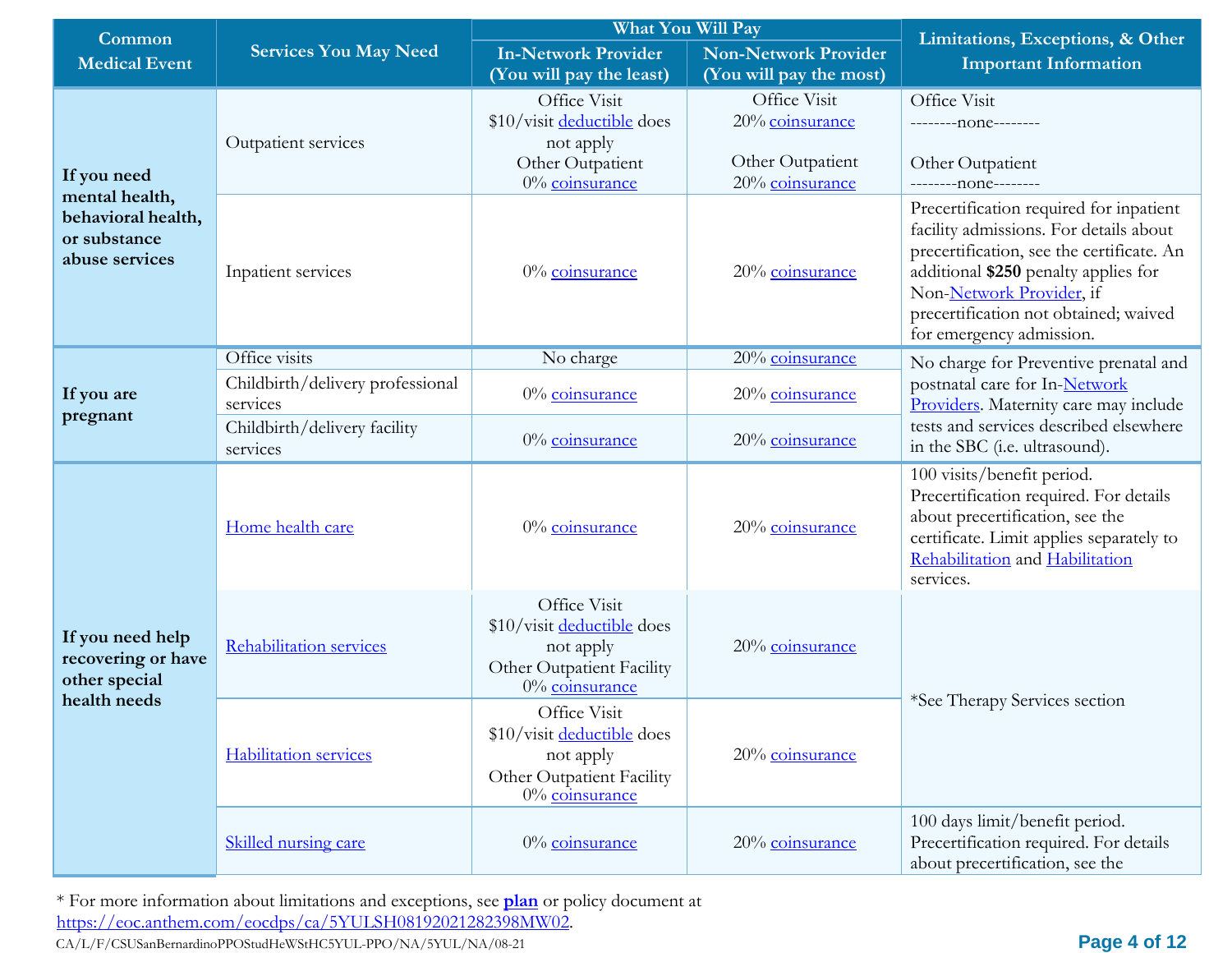| <b>Common</b>        |                              | <b>What You Will Pay</b>                               |                                                        | Limitations, Exceptions, & Other                                                          |  |
|----------------------|------------------------------|--------------------------------------------------------|--------------------------------------------------------|-------------------------------------------------------------------------------------------|--|
| <b>Medical Event</b> | <b>Services You May Need</b> | <b>In-Network Provider</b><br>(You will pay the least) | <b>Non-Network Provider</b><br>(You will pay the most) | <b>Important Information</b>                                                              |  |
|                      |                              |                                                        |                                                        | certificate.                                                                              |  |
|                      | Durable medical equipment    | $0\%$ coinsurance                                      | 20% coinsurance                                        | *See Durable Medical Equipment<br>Section                                                 |  |
|                      | Hospice services             | No charge                                              | 20% coinsurance                                        | Precertification required. For details<br>about precertification, see the<br>certificate. |  |
| If your child        | Children's eye exam          | No charge                                              | No charge                                              |                                                                                           |  |
| needs dental or      | Children's glasses           | No charge                                              | No charge                                              | *See Vision Services section                                                              |  |
| eye care             | Children's dental check-up   | No charge                                              | No charge                                              | *See Dental Services section                                                              |  |

#### **Excluded Services & Other Covered Services:**

| Services Your Plan Generally Does NOT Cover (Check your policy or plan document for more information and a list of any other excluded<br>services.) |                                                                                 |                                   |
|-----------------------------------------------------------------------------------------------------------------------------------------------------|---------------------------------------------------------------------------------|-----------------------------------|
| Cosmetic surgery                                                                                                                                    | Dental care (adult)                                                             | Hearing aids                      |
| Infertility treatment                                                                                                                               | Long-term care                                                                  | Private-duty nursing              |
| Routine eye care (adult)                                                                                                                            | • Routine foot care unless you have been<br>diagnosed with diabetes.            | Weight loss programs<br>$\bullet$ |
| Other Covered Services (Limitations may apply to these services. This isn't a complete list. Please see your plan document.)                        |                                                                                 |                                   |
| Abortion                                                                                                                                            | Acupuncture                                                                     | Bariatric surgery<br>$\bullet$    |
| Chiropractic care 30 visits/benefit period                                                                                                          | Most coverage provided outside the United<br>States. See www.bcbsglobalcore.com |                                   |

Your Rights to Continue Coverage: There are agencies that can help if you want to continue your coverage after it ends. The contact information for those agencies is: California Department of Insurance, Consumer Services Division, 300 South Spring Street, South Tower, Los Angeles, CA 90013, (800) 927- HELP (4357). Department of Health and Human Services, Center for Consumer Information and Insurance Oversight, 1-877-267-2323 x61565, [www.cciio.cms.gov. O](http://www.cciio.cms.gov/)ther coverage options may be available to you too, including buying individual insurance coverage through the Health Insurance Marketplace. For more information about the Marketplace, visit [www.HealthCare.gov](https://www.healthcare.gov/) or call 1-800-318-2596.

Your Grievance and Appeals Rights: There are agencies that can help if you have a complaint against your [plan](https://www.healthcare.gov/sbc-glossary/) for a denial of a [claim. T](https://www.healthcare.gov/sbc-glossary/)his complaint is called a grievance or appeal. For more information about your rights, look at the explanation of benefits you will receive for that medical claim. Your plan documents also provide complete information to submit a claim, appeal, or a grievance for any reason to your plan. For more information about your rights, this notice, or assistance, contact:

\* For more information about limitations and exceptions, see **plan** or policy document at [https://eoc.anthem.com/eocdps/ca/5YULSH08192021282398MW02](https://eoc.anthem.com/eocdps/ca/5YULSH08192021282398MW01).

CA/L/F/CSUSanBernardinoPPOStudHeWStHC5YUL-PPO/NA/5YUL/NA/08-21 **Page 5 of 12**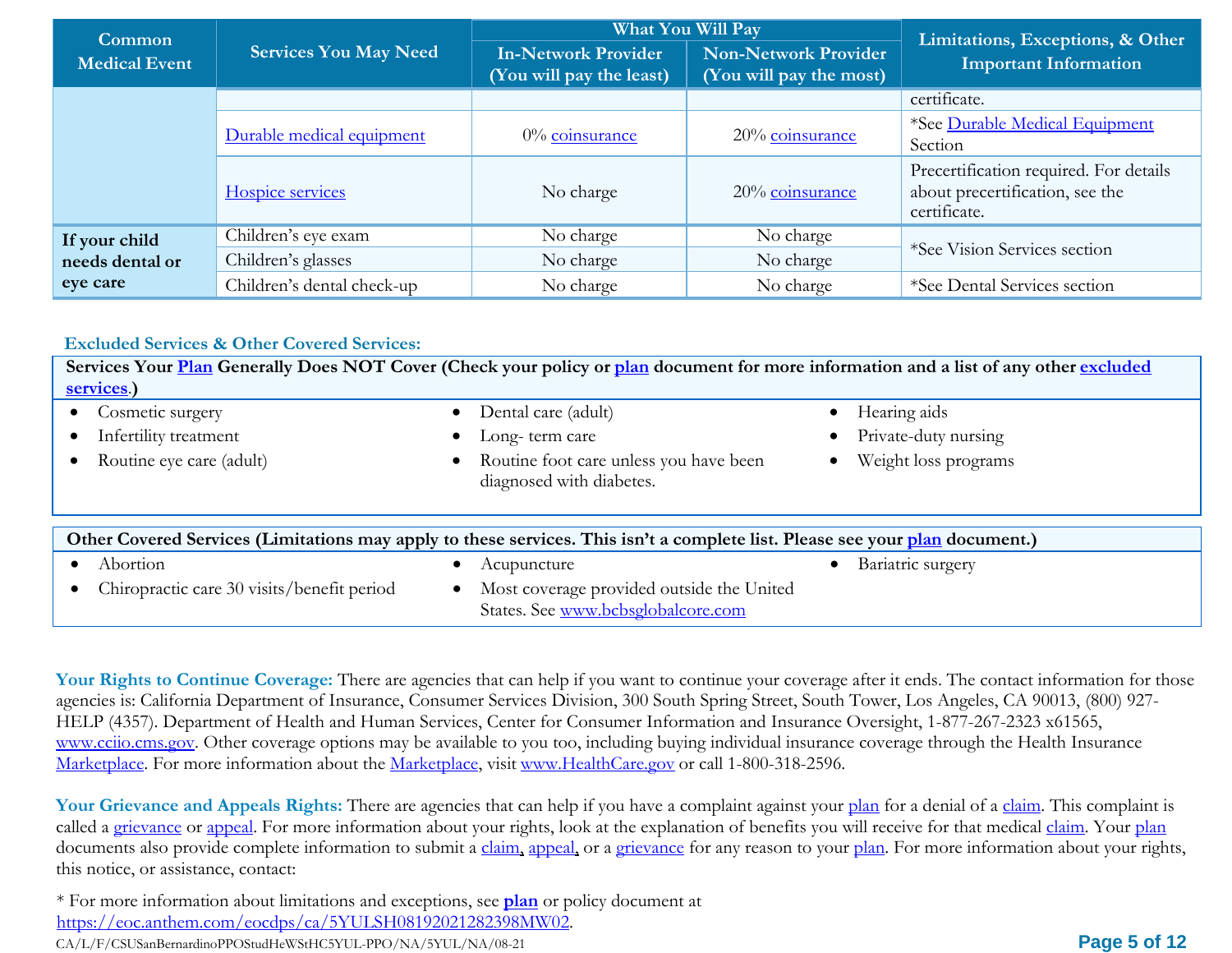### ATTN: Grievances and Appeals, P.O. Box 4310, Woodland Hills, CA 91365-4310

Department of Health and Human Services, Center for Consumer Information and Insurance Oversight, 1-877-267-2323 x61565, [www.cciio.cms.gov](http://www.cciio.cms.gov/)

California Department of Insurance, Consumer Services Division, 300 South Spring Street, South Tower, Los Angeles, CA 90013, (800) 927-HELP (4357)

California Department of Insurance, Consumer Communications Bureau, 300 South Spring Street, South Tower, Los Angeles, CA 90013, 1-800-927-HELP (4357), 1-213-897-8921, 1-800-482-4TDD (4633), [www.insurance.ca.gov/](http://www.insurance.ca.gov/)

### **Does this plan provide Minimum Essential Coverage? Yes**

Minimum Essential Coverage generally includes plans, health insurance available through the Marketplace or other individual market policies, Medicare, Medicaid, CHIP, TRICARE, and certain other coverage. If you are eligible for certain types of Minimum Essential Coverage, you may not be eligible for the premium tax credit.

### **Does this plan meet the Minimum Value Standards? Yes**

If your plan doesn't meet the Minimum Value Standards, you may be eligible for a premium tax credit to help you pay for a plan through the Marketplace.

To see examples of how this plan might cover costs for a sample medical situation, see the next section.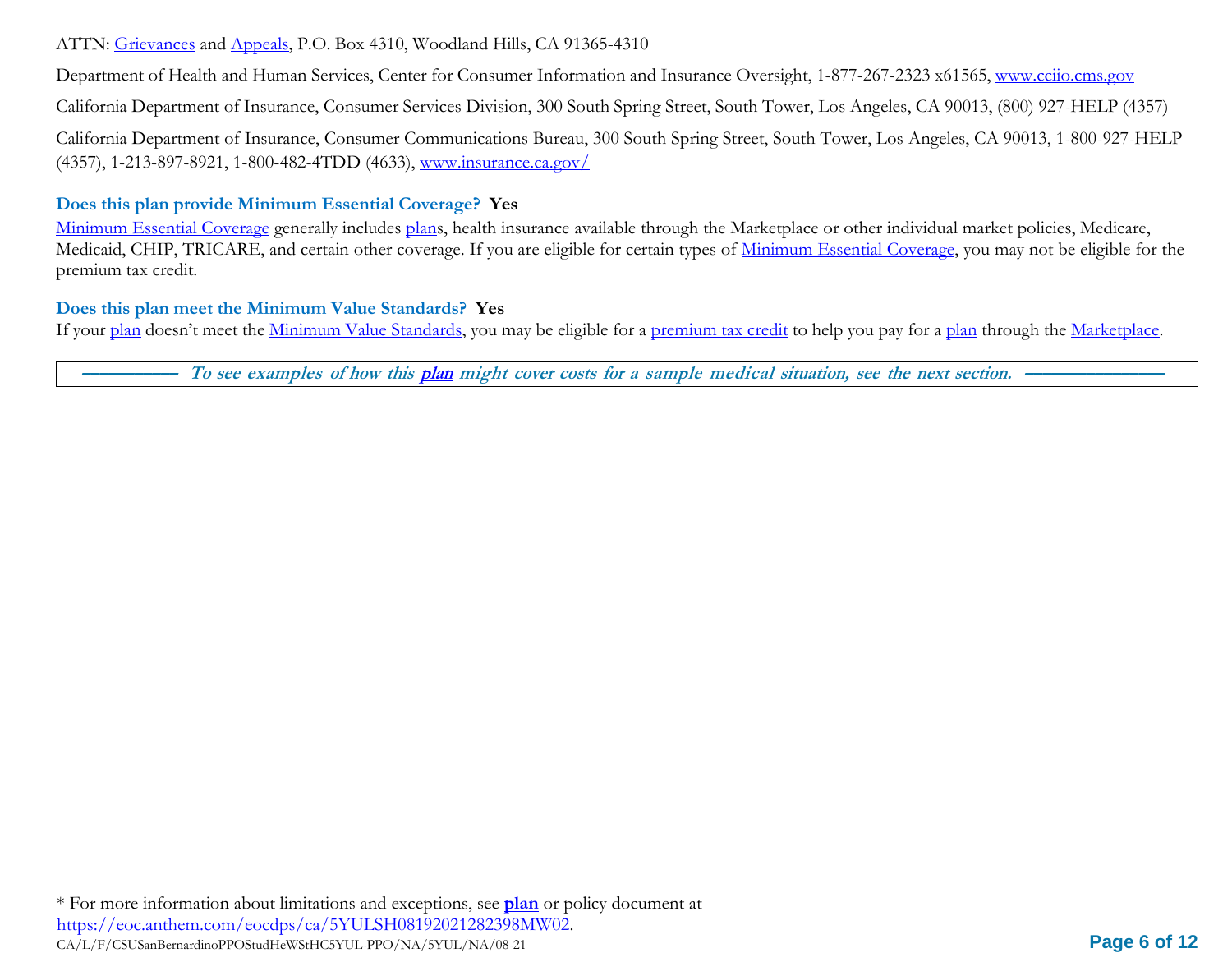#### **About these Coverage Examples:**



**This is not a cost estimator.** Treatments shown are just examples of how this plan might cover medical care. Your actual costs will be different depending on the actual care you receive, the prices your providers charge, and many other factors. Focus on the cost sharing amounts (deductibles, copayments and coinsurance) and excluded services under the plan. Use this information to compare the portion of costs you might pay under different health plans. Please note these coverage examples are based on self-only coverage.

| Peg is Having a Baby<br>(9 months of in-network pre-natal care and a<br>hospital delivery)                                                                                                                                                                                                      |                                | <b>Managing Joe's Type 2 Diabetes</b><br>(a year of routine in-network care of a well-<br>controlled condition)                                                                                                                                        |                                | Mia's Simple Fracture<br>(in-network emergency room visit and follow<br>up care)                                                                                                                                                                 |                                |
|-------------------------------------------------------------------------------------------------------------------------------------------------------------------------------------------------------------------------------------------------------------------------------------------------|--------------------------------|--------------------------------------------------------------------------------------------------------------------------------------------------------------------------------------------------------------------------------------------------------|--------------------------------|--------------------------------------------------------------------------------------------------------------------------------------------------------------------------------------------------------------------------------------------------|--------------------------------|
| The plan's overall deductible<br>Specialist copayment<br>Hospital (facility) <b>coinsurance</b><br>Other <i>copayment</i>                                                                                                                                                                       | \$100<br>\$10<br>$0\%$<br>\$10 | The plan's overall deductible<br>Specialist <i>copayment</i><br><b>Hospital (facility) <i>coinsurance</i></b><br>Other <i>copayment</i>                                                                                                                | \$100<br>\$10<br>$0\%$<br>\$10 | The plan's overall deductible<br>Specialist <i>copayment</i><br>Hospital (facility) <b>coinsurance</b><br>Other <i>copayment</i>                                                                                                                 | \$100<br>\$10<br>$0\%$<br>\$10 |
| This EXAMPLE event includes services<br>like:<br><b>Specialist</b> office visits ( <i>prenatal care</i> )<br>Childbirth/Delivery Professional Services<br>Childbirth/Delivery Facility Services<br><b>Diagnostic tests</b> (ultrasounds and blood work)<br><b>Specialist</b> visit (anesthesia) |                                | This EXAMPLE event includes services<br>like:<br><b>Primary care physician</b> office visits (including<br>disease education)<br><b>Diagnostic tests</b> (blood work)<br><b>Prescription drugs</b><br><b>Durable medical equipment</b> (glucose meter) |                                | This EXAMPLE event includes services<br>like:<br><b>Emergency room care</b> (including medical supplies)<br><b>Diagnostic test</b> $(x-ray)$<br><b>Durable medical equipment</b> (crutches)<br><b>Rehabilitation services</b> (physical therapy) |                                |
| <b>Total Example Cost</b>                                                                                                                                                                                                                                                                       | \$12,700                       | <b>Total Example Cost</b>                                                                                                                                                                                                                              | \$5,600                        | <b>Total Example Cost</b>                                                                                                                                                                                                                        | \$2,800                        |

| In this example, Peg would pay: |       | In this example, Joe would pay: |         |
|---------------------------------|-------|---------------------------------|---------|
| <b>Cost Sharing</b>             |       | <b>Cost Sharing</b>             |         |
| <b>Deductibles</b>              | \$100 | <b>Deductibles</b>              | \$100   |
| <b>Copayments</b>               | \$200 | <b>Copayments</b>               | \$900   |
| <b>Coinsurance</b>              | \$0   | <b>Coinsurance</b>              | \$0     |
| What isn't covered              |       | What isn't covered              |         |
| Limits or exclusions            | \$60  | Limits or exclusions            | \$20    |
| The total Peg would pay is      | \$360 | The total Joe would pay is      | \$1,020 |

| <b>Total Example Cost</b>       | \$12,700 | <b>Total Example Cost</b>       | \$5,600 | <b>Total Example Cost</b>       |
|---------------------------------|----------|---------------------------------|---------|---------------------------------|
| In this example, Peg would pay: |          | In this example, Joe would pay: |         | In this example, Mia would pay: |
| <b>Cost Sharing</b>             |          | <b>Cost Sharing</b>             |         | <b>Cost Sharing</b>             |
| <b>Deductibles</b>              | \$100    | <b>Deductibles</b>              | \$100   | <b>Deductibles</b>              |
| <b>Copayments</b>               | \$200    | <b>Copayments</b>               | \$900   | <b>Copayments</b>               |
| <b>Coinsurance</b>              | $\$0$    | <b>Coinsurance</b>              | $\$0$   | <b>Coinsurance</b>              |
| What isn't covered              |          | What isn't covered              |         | What isn't covered              |
| Limits or exclusions            | \$60     | Limits or exclusions            | \$20    | Limits or exclusions            |
| The total Peg would pay is      | \$360    | The total Joe would pay is      | \$1,020 | The total Mia would pay is      |

#### **Mia's Simple Fracture** (in-network emergency room visit and follow up care)

| The plan's overall deductible                 | \$100 |
|-----------------------------------------------|-------|
| Specialist <i>copayment</i>                   | \$10  |
| Hospital (facility) <b><i>coinsurance</i></b> | $0\%$ |
| Other <i>copayment</i>                        | \$10  |

#### **This EXAMPLE event includes services like:**

| <b>Total Example Cost</b>       | \$2,800 |
|---------------------------------|---------|
| In this example, Mia would pay: |         |
| <b>Cost Sharing</b>             |         |
| <b>Deductibles</b>              | \$100   |
| <b>Copayments</b>               | \$200   |
| <b>Coinsurance</b>              |         |
| What isn't covered              |         |
| Limits or exclusions            |         |
| The total Mia would pay is      | \$30    |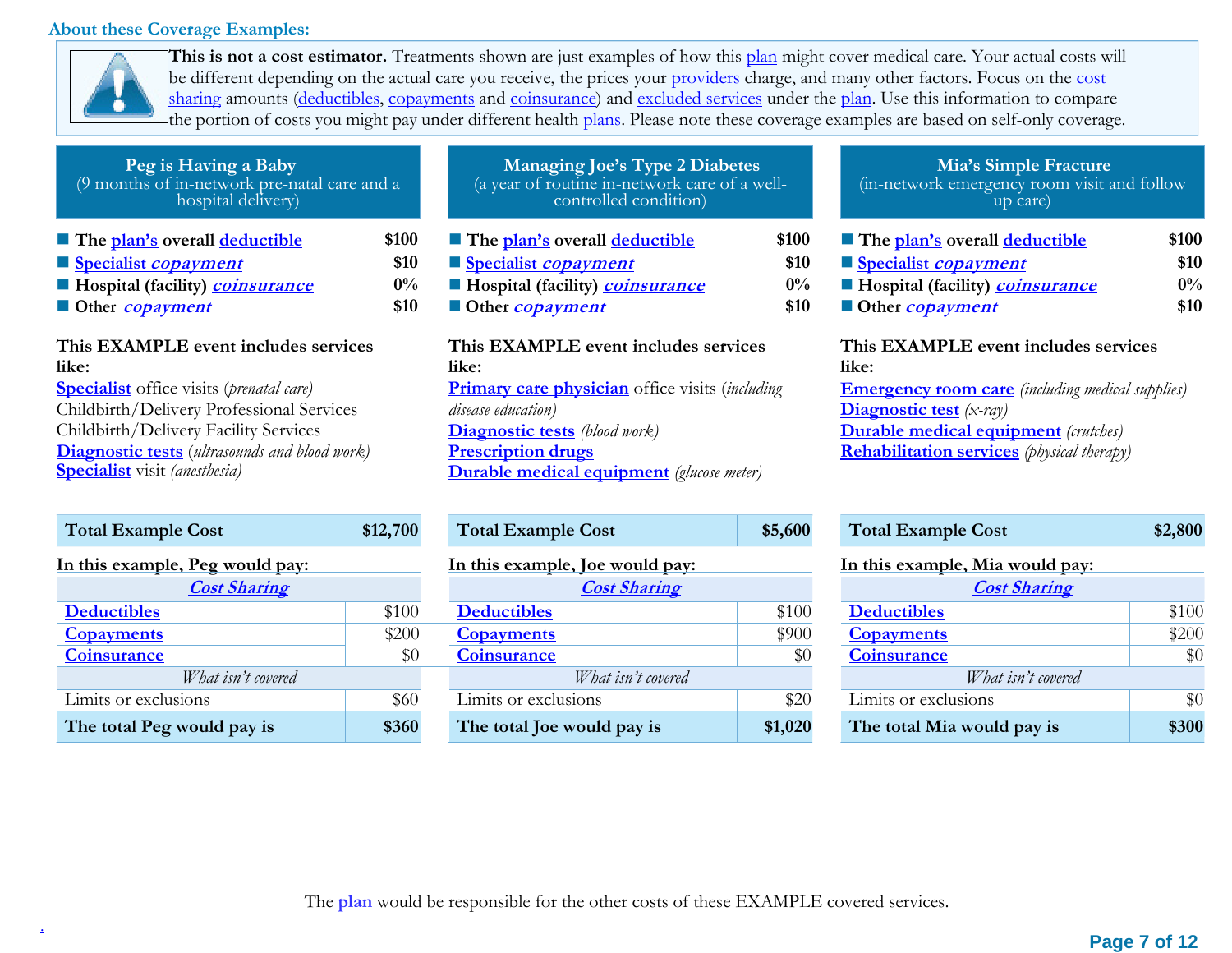### **(TTY/TDD: 711)**

**Albanian (Shqip):** Nëse keni pyetje në lidhje me këtë dokument, keni të drejtë të merrni falas ndihmë dhe informacion në gjuhën tuaj. Për të kontaktuar me një përkthyes, telefononi (800) 888-2108

**Amharic (አማርኛ)፦** ስለዚህ ሰነድ ማንኛውም ጥያቄ ካለዎት በራስዎ ቋንቋ እርዳታ እና ይህን መረጃ በነጻ የማግኘት መብት አለዎት። አስተርጓሚ ለማናገር (800) 888- 2108 ይደውሉ።

Arabic (العربية): إذا كان لديك أي استفسار ات بشأن هذا المستند، فيحق لك الحصول على المساعدة والمعلومات بلغتك دون مقابل. للتحدث إلى مترجم، اتصل على 2108-888 (800).

**Armenian (**հայերեն**).** Եթե այս փաստաթղթի հետ կապված հարցեր ունեք, դուք իրավունք ունեք անվճար ստանալ օգնություն և տեղեկատվություն ձեր լեզվով: Թարգմանչի հետ խոսելու համար զանգահարեք հետևյալ հեռախոսահամարով՝ (800) 888-2108:

Bassa (Băsố) Wùdù): M dyi dyi-diè-dè bě bédé bá céè-dè nìà kɛ dyí ní, ɔ mɔ̀ nì dyí-bèdèin-dè bé m̀ ké gbo-kpá-kpá kè bɔ̃ kpɔ̃ dé m̀ bídí-wùdùǔn bó pídyi. Bé m ké wudu-ziin-nyò dò gbo wùdù ke, dá (800) 888-2108.

Bengali (বাংলা): যদি এই নথিপত্রের বিষয়ে আপনার কোনো প্রশ্ন থাকে, তাহলে আপনার ভাষায় বিনামূল্য সাওয়ার ও তথ্য পাওয়ার অধিকার আপনার আছে। একজন দোভাষীর সাথে কথা ব্লার জন্য (800) 888-2108  $-$  (ত কল করুন।

Burmese **(မြန်မာ):** ဤစာရွက်စာတမ်းနှင့် ပတ်သက်၍ သင့်တွင် မေးမြန်းလိုသည်များရှိပါက အချက်အလက်များနှင့် အကူအညီကို အခကြေးငွေ ပေးစရာမလိုပဲ သင့်ဘာသာစကားဖြင့် ရယူနိုင်ရွင့် သင့်တွင် ရှိပါသည်။ စကားပြန် တစ်ဦးနှင့် စကားပြောနိုင်ရန် ဖုန်  $(800)$   $888$ -2108  $\quad$  သို့ ခေါ် ဆိုပါ။

**Chinese (中文):**如果您對本文件有任何疑問,您有權使用您的語言免費獲得協助和資訊。如需與譯員通話,請致電 (800) 888-2108。

Dinka (Dinka): Na non thiëëc në ke de yä thorë, ke yin non lon bë yi kuony ku wer alëu bë geer yic yin ne thon du ke cin wëu tääuë ke piny. Te kor yin ba jam wënë ran ye thok geryic, ke yin col (800) 888-2108.

**Dutch (Nederlands):** Bij vragen over dit document hebt u recht op hulp en informatie in uw taal zonder bijkomende kosten. Als u een tolk wilt spreken, belt u (800) 888-2108.

Farsi (فارسی): در صورتی که سؤالی پیرامون این سند دارید، این حق را دارید که اطلاعات و کمک را بدون هیچ هزینه ای به زبان مادریتان دریافت کنید. برای گفتگو با یک مترجم شفا می، با شماره 2108-888 (800) تماس بگیرید.

**French (Français) :** Si vous avez des questions sur ce document, vous avez la possibilité d'accéder gratuitement à ces informations et à une aide dans votre langue. Pour parler à un interprète, appelez le (800) 888-2108.

#### **Page 8 of 12**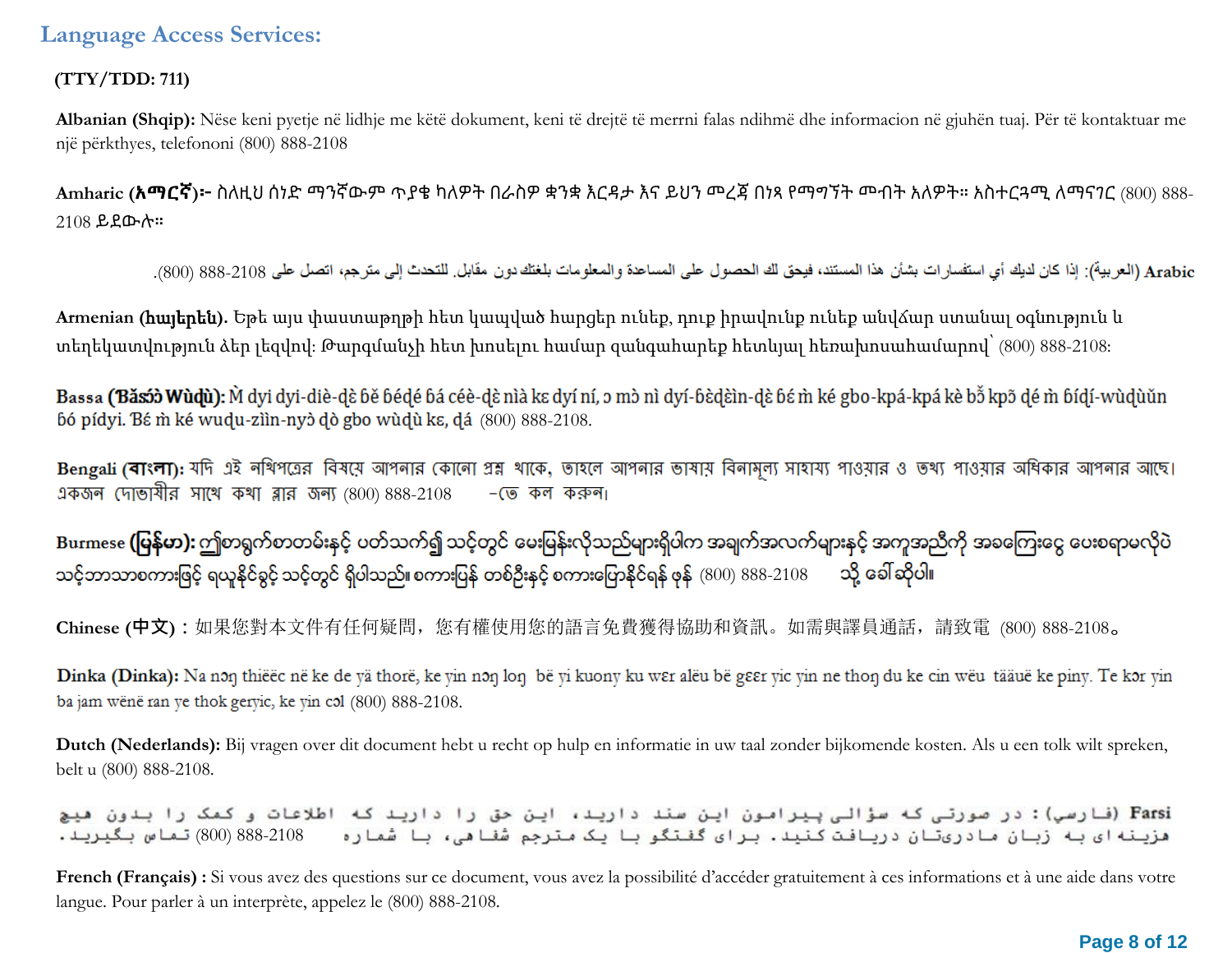**German (Deutsch):** Wenn Sie Fragen zu diesem Dokument haben, haben Sie Anspruch auf kostenfreie Hilfe und Information in Ihrer Sprache. Um mit einem Dolmetscher zu sprechen, bitte wählen Sie (800) 888-2108.

**Greek (Ελληνικά)** Αν έχετε τυχόν απορίες σχετικά με το παρόν έγγραφο, έχετε το δικαίωμα να λάβετε βοήθεια και πληροφορίες στη γλώσσα σας δωρεάν. Για να μιλήσετε με κάποιον διερμηνέα, τηλεφωνήστε στο (800) 888-2108.

**Gujarati (<b>ગજરાતી**): જો આ દસ<sub>્</sub>તાવેજ અંગે આપને કોઈપણ પ્ર�ો હોય તો, કોઈપણ ખય♦ વગર આપન**ી ભ**ાષ**ામા**ં મદદ અને માહિત**ી** મળવવ નો ો તમનો અિધક**ા**ર છે. દુભાિષયા સાથે વાત કરવા માટે, કોલ કરો (800) 888-2108.

**Haitian Creole (Kreyòl Ayisyen):** Si ou gen nenpòt kesyon sou dokiman sa a, ou gen dwa pou jwenn èd ak enfòmasyon nan lang ou gratis. Pou pale ak yon entèprèt, rele (800) 888-2108.

Hindi (हिंदी): अगर आपके पास इस दस्तावेज़ के बारे में कोई प्रश्न हैं, तो आपको निःशूल्क अपनी भाषा में मदद और जानकारी प्राप्त करने का अधिकार है। दुभाषिये से बात करने के लिए, कॉल करें  $(800)$   $888-2108$ 

**Hmong (White Hmong):** Yog tias koj muaj lus nug dab tsi ntsig txog daim ntawv no, koj muaj cai tau txais kev pab thiab lus qhia hais ua koj hom lus yam tsim xam tus nqi. Txhawm rau tham nrog tus neeg txhais lus, hu xov tooj rau (800) 888-2108.

**Igbo (Igbo):** Ọ bụr ụ na ị nwere ajụjụ ọ bụla gbasara akwụkwọ a, ị nwere ikike ịnweta enyemaka na ozi n'asụsụ gị na akwụghị ụgwọ ọ bụla. Ka gị na ọkọwa okwu kwuo okwu, kpọọ (800) 888-2108.

**Ilokano (Ilokano):** Nu addaan ka iti aniaman a saludsod panggep iti daytoy a dokumento, adda karbengam a makaala ti tulong ken impormasyon babaen ti lenguahem nga awan ti bayad na. Tapno makatungtong ti maysa nga tagipatarus, awagan ti (800) 888-2108.

**Indonesian (Bahasa Indonesia):** Jika Anda memiliki pertanyaan mengenai dokumen ini, Anda memiliki hak untuk mendapatkan bantuan dan informasi dalam bahasa Anda tanpa biaya. Untuk berbicara dengan interpreter kami, hubungi (800) 888-2108.

**Italian (Italiano):** In caso di eventuali domande sul presente documento, ha il diritto di ricevere assistenza e informazioni nella sua lingua senza alcun costo aggiuntivo. Per parlare con un interprete, chiami il numero (800) 888-2108

Japanese (日本語): この文書についてなにかご不明な点があれば、あなたにはあなたの言語で無料で支援を受け情報を得る権利がありま す。通訳と話すには、(800) 888-2108 にお電話ください。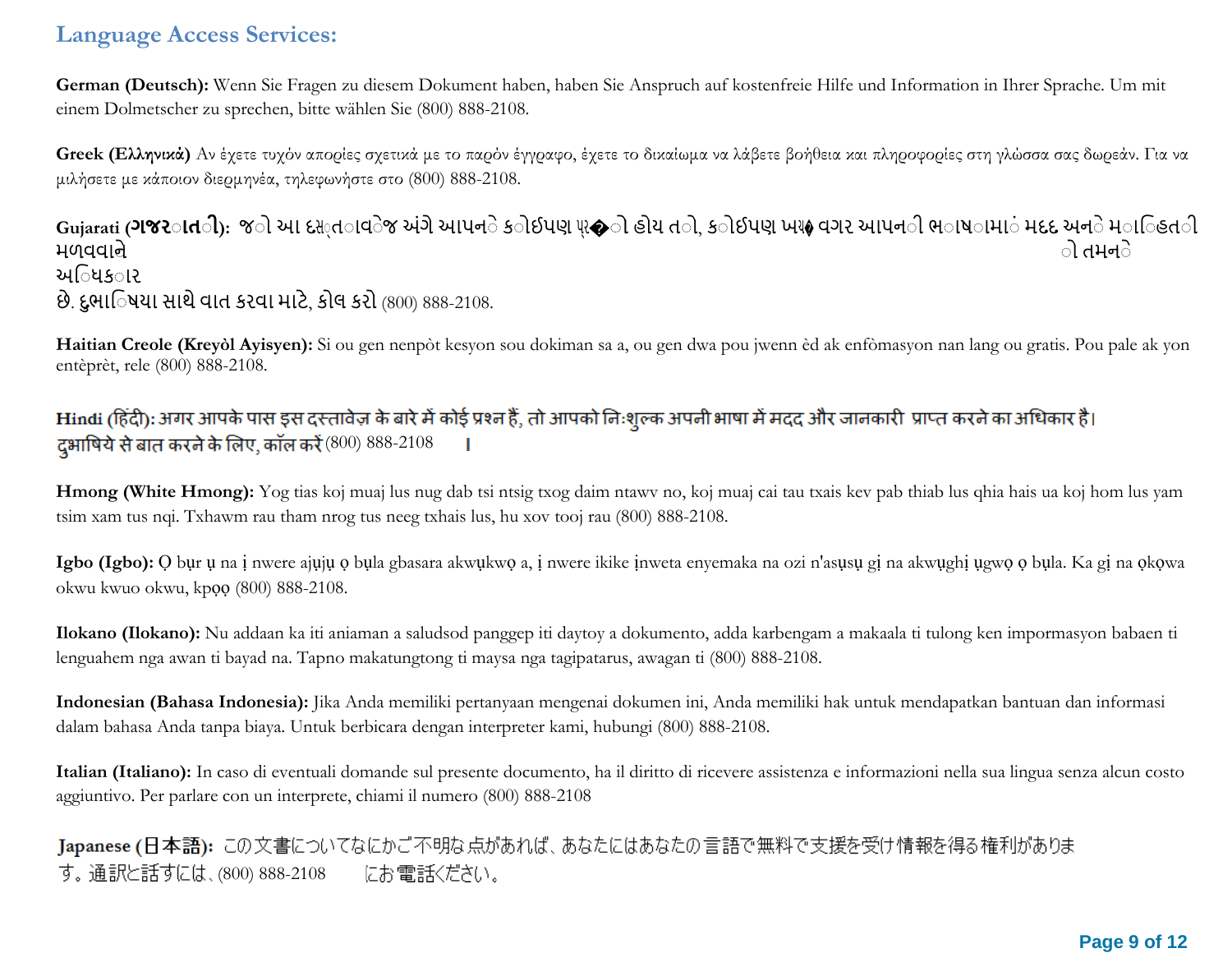Khmer (ខ្មែរ)៖ បើអ្នកមានសំណួរផ្សេងទៀតអំពីឯកសារនេះ អ្នកមានសិទ្ធិទទួលជំនួយនិងព័ត៌មានជាភាសារបស់អ្នកដោយឥតគិតថ្លៃ។ (800) 888-2108 ۰q

**Kirundi (Kirundi):** Ugize ikibazo ico arico cose kuri iyi nyandiko, ufise uburenganzira bwo kuronka ubufasha mu rurimi rwawe ata giciro. Kugira uvugishe umusemuzi, akura (800) 888-2108.

**Korean (한국어):** 본 문서에 대해 어떠한 문의사항이라도 있을 경우, 귀하에게는 귀하가 사용하는 언어로 무료 도움 및 정보를 얻을 권리가 있습니다. 통역사와 이야기하려면 (800) 888-2108 로 문의하십시오.

Lao (ພາສາລາວ): ຖ້າທ່ານມີຄຳຖາມໃດໆກ່ຽວກັບເອກະສານນີ້, ທ່ານມີສິດໄດ້ຮັບຄວາມຊ່ວຍເຫຼືອ ແລະ ຂໍ້ມູນເປັນພາສາຂອງທ່ານໂດຍບໍ່ເສຍຄ່າ.  $c$ ພື່ອໂອ້ລົມກັບລ່າມແປພາສາ, ໃຫ້ໂທຫາ  $(800)$   $888-2108$ .

Navajo (Diné): Díi naaltsoos biká'ígíí lahgo bína'ídílkidgo ná bohónéedzá dóó bee ahóót'i' t'áá ni nizaad k'ehji bee nil hodoonih t'áadoo bááh ilínígóó. Ata' halne'igii ła' bich'i' hadeesdzih ninizingo koji' hodiilnih (800) 888-2108.

Nepali (नेपाली): यदि यो कागजातबारे तपाईँसँग केही प्रश्नहरू छन् भने, आफ्नै भाषामा निःशुल्क सहयोग तथा जानकारी प्राप्त गर्न पाउने हक तपाईँसँग छ। दोभाषेसँग करा गर्नका लागि, यहाँ कल गर्नहोस (800) 888-2108

**Oromo (Oromifaa):** Sanadi kanaa wajiin walqabaate gaffi kamiyuu yoo qabduu tanaan, Gargaarsa argachuu fi odeeffanoo afaan ketiin kaffaltii alla argachuuf mirgaa qabdaa. Turjumaana dubaachuuf, (800) 888-2108 bilbilla.

**Pennsylvania Dutch (Deitsch):** Wann du Frooge iwwer selle Document hoscht, du hoscht die Recht um Helfe un Information zu griege in dei Schprooch mitaus Koscht. Um mit en Iwwersetze zu schwetze, ruff (800) 888-2108 aa.

**Polish (polski):** W przypadku jakichkolwiek pytań związanych z niniejszym dokumentem masz prawo do bezpłatnego uzyskania pomocy oraz informacji w swoim języku. Aby porozmawiać z tłumaczem, zadzwoń pod numer (800) 888-2108.

Portuguese (Português): Se tiver quaisquer dúvidas acerca deste documento, tem o direito de solicitar ajuda e informações no seu idioma, sem qualquer custo. Para falar com um intérprete, ligue para (800) 888-2108.

# Punjabi (ਪੰਜਾਬੀ): ਜੇ ਤੁਹਾਡੇ ਇਸ ਦਸਤਾਵੇਜ਼ ਬਾਰੇ ਕੋਈ ਸਵਾਲ ਹੁੰਦੇ ਹਨ ਤਾਂ ਤੁਹਾਡੇ ਕੋਲ ਮੁਫ਼ਤ ਵਿੱਚ ਆਪਣੀ ਭਾਸ਼ਾ ਵਿੱਚ ਮਦਦ ਅਤੇ ਜਾਣਕਾਰੀ ਪ੍ਰਾਪਤ ਕਰਨ ਦਾ ਅਧਿਕਾਰ ਹੁੰਦਾ ਹੈ। ਇੱਕ ਦਭਾਸ਼ੀਏ ਨਾਲ ਗੱਲ ਕਰਨ ਲਈ (800) 888-2108 ਤੇ ਕਾਲ ਕਰੋ।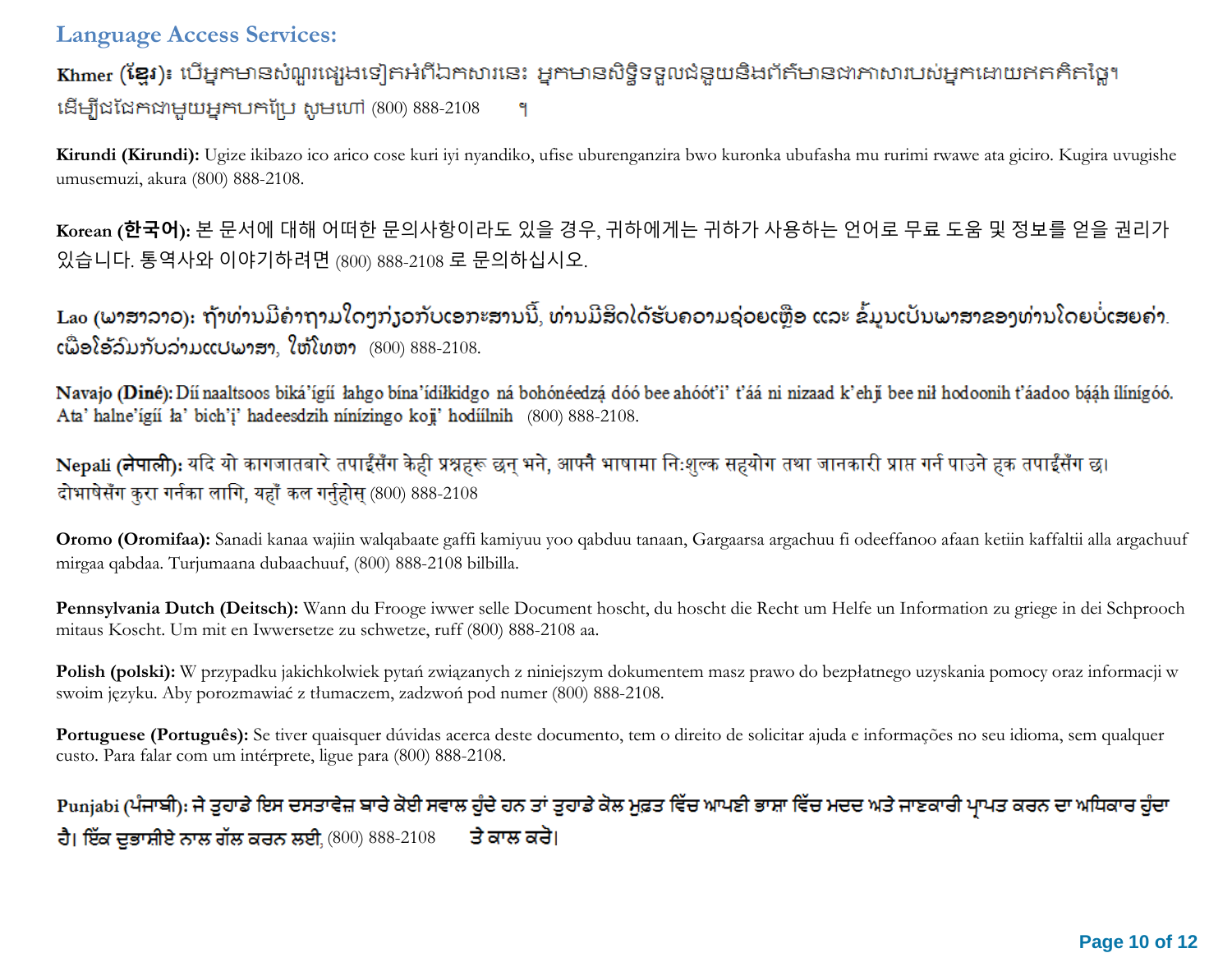Romanian (Română): Dacă aveți întrebări referitoare la acest document, aveți dreptul să primiți ajutor și informații în limba dumneavoastră în mod gratuit. Pentru a vă adresa unui interpret, contactați telefonic (800) 888-2108.

Russian (Русский): если у вас есть какие-либо вопросы в отношении данного документа, вы имеете право на бесплатное получение помощи и информации на вашем языке. Чтобы связаться с устным переводчиком, позвоните по тел. (800) 888-2108.

**Samoan (Samoa):** Afai e iai ni ou fesili e uiga i lenei tusi, e iai lou 'aia e maua se fesoasoani ma faamatalaga i lou lava gagana e aunoa ma se totogi. Ina ia talanoa i se tagata faaliliu, vili (800) 888-2108.

**Serbian (Srpski):** Ukoliko imate bilo kakvih pitanja u vezi sa ovim dokumentom, imate pravo da dobijete pomoć i informacije na vašem jeziku bez ikakvih troškova. Za razgovor sa prevodiocem, pozovite (800) 888-2108.

**Spanish (Español):** Si tiene preguntas acerca de este documento, tiene derecho a recibir ayuda e información en su idioma, sin costos. Para hablar con un intérprete, llame al (800) 888-2108.

**Tagalog (Tagalog):** Kung mayroon kang anumang katanungan tungkol sa dokumentong ito, may karapatan kang humingi ng tulong at impormasyon sa iyong wika nang walang bayad. Makipag-usap sa isang tagapagpaliwanag, tawagan ang (800) 888-2108.

| ้ Thai ( <b>ไทย</b> ): หากทานมค <b>ำถามใดๆ    วกบเอกสารฉบับนี</b> ่    นมสทธทจะไดร ั |     |    |          | ียเหลอและขอมลในภาษาของทานโดยไมมคาใชจั ย โดยโทร |  |
|--------------------------------------------------------------------------------------|-----|----|----------|------------------------------------------------|--|
|                                                                                      | เกย | ทา | ้บความชว |                                                |  |
| $(800)$ 888-2108 เพอพ⊙ุด กับล่าม                                                     |     |    |          |                                                |  |
| คย                                                                                   |     |    |          |                                                |  |

Ukrainian (Українська): якщо у вас виникають запитання з приводу цього документа, ви маєте право безкоштовно отримати допомогу й інформацію вашою рідною мовою. Щоб отримати послуги перекладача, зателефонуйте за номером: (800) 888-2108.

Urdu (اردو): اگر اس دستاویز کے بارے میں آپ کا کوئی سوال ہے، تو آپ کو مدد اور اپنی زبان میں مفت معلومات حاصل کرنے کا حق حاصل ہے۔ کسی مترجم سے بات کرنے کے  $\frac{1}{4}$ كال كريں۔ (800) 888-2108 س

**Vietnamese (Tiếng Việt):** Nếu quý vị có bất kỳ thắc mắc nào về tài liệu này, quý vị có quyền nhận sự trợ giúp và thông tin bằng ngôn ngữ của quý vị hoàn toàn miễn phí. Để trao đổi với một thông dịch viên, hãy gọi (800) 888-2108.

(אידיש): אויב איר האט שאלות וועגן דעם דאקומענט, האט איר די רעכט צו באקומען דעם אינפארמאציע אין אייער שפראך אהן קיין פרייז. צו רעדן צו (Yiddish) אן איבערזעצער, רופט 888-2108.

Yoruba (Yorubá): Tí o bá ní èyíkéyň ibèrè nípa àkosíle vň, o ní eto láti gba irànwo àti iwífún ní èdè re lofee. Bá wa ògbufo kan soro, pe (800) 888-2108.

#### **Page 11 of 12**